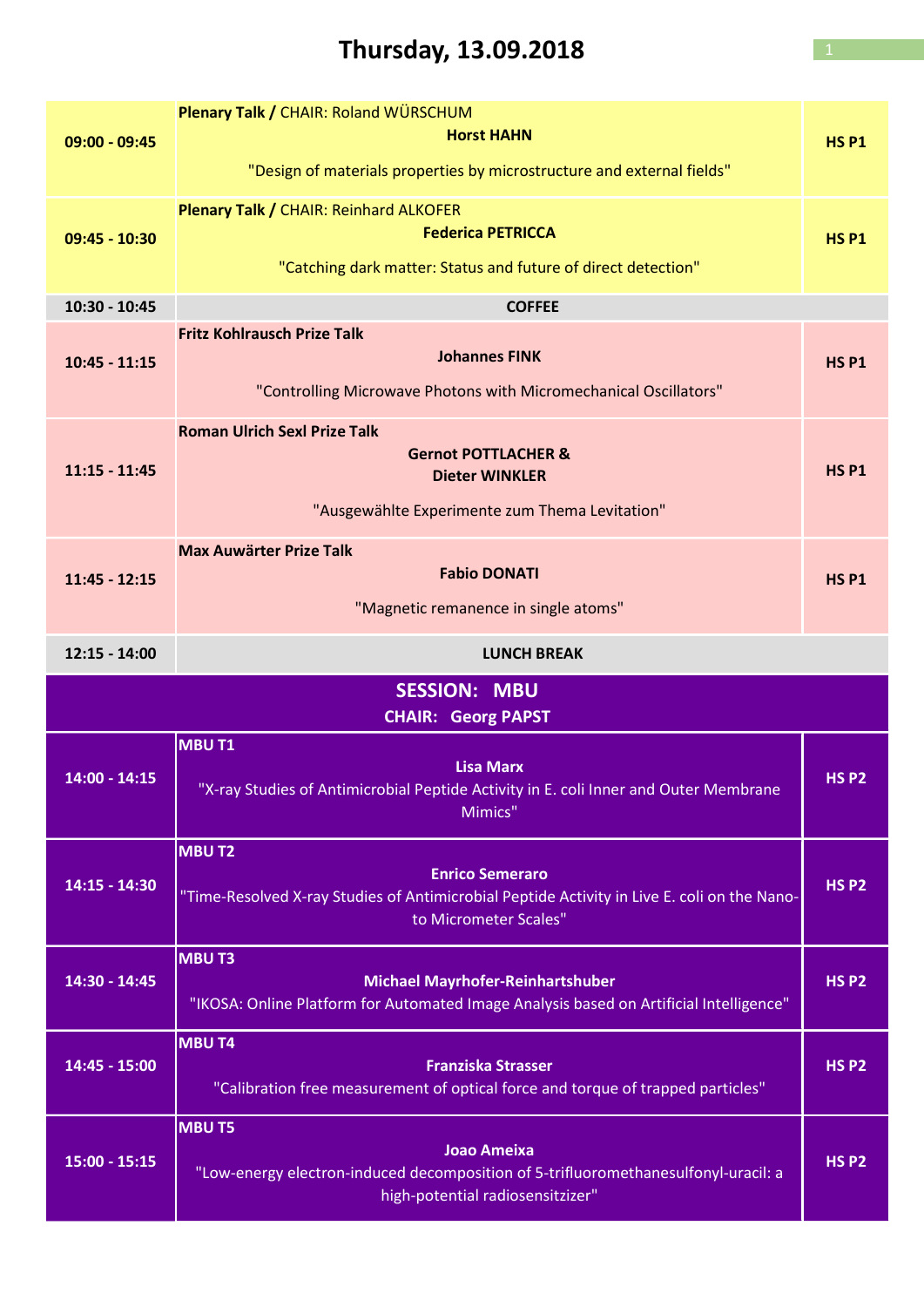## Thursday,  $13.09.2018$

|                                                            | <b>MBU T6</b>                                                                                                                                                                     |                  |  |
|------------------------------------------------------------|-----------------------------------------------------------------------------------------------------------------------------------------------------------------------------------|------------------|--|
| $15:15 - 15:30$                                            | <b>Marcell Wolf</b><br>"The effect of pressure on a liquid-liquid phase separated protein system induced by<br>multivalent ions"                                                  | <b>HS P2</b>     |  |
| <b>SESSION: AMP II</b><br><b>CHAIR: Florian LACKNER</b>    |                                                                                                                                                                                   |                  |  |
| 14:00 - 14:20                                              | <b>AMP T5</b><br><b>Amit Nanda</b><br>"Ramsey set-up for (anti-)hydrogen spectroscopy"                                                                                            | HS <sub>P3</sub> |  |
| 14:20 - 14:40                                              | <b>AMP T6</b><br><b>Ralf Meyer</b><br>"Neural network based embedded atom model potentials for metallic nanoparticles"                                                            | HS <sub>P3</sub> |  |
| 14:40 - 14:55                                              | <b>AMP T7</b><br><b>Christian Brand</b><br>"Atomic diffraction through a pristine sheet of single layer graphene"                                                                 | HS <sub>P3</sub> |  |
| $14:55 - 15:10$                                            | <b>AMP T8</b><br><b>Christian Brand</b><br>"Selecting molecular conformers by matter-wave diffraction"                                                                            | HS <sub>P3</sub> |  |
| 15:10 -15:30                                               | <b>AMP T9</b><br><b>Markus Koch</b><br>"Non-Adiabatic Photofragmentation Dynamics of Acetone Molecules Studied by<br>Femtosecond Photoelectron-Photoion Coincidence Spectroscopy" | HS <sub>P3</sub> |  |
| <b>SESSION: FAKT III</b><br><b>CHAIR: Reinhard ALKOFER</b> |                                                                                                                                                                                   |                  |  |
| $14:00 - 14:25$                                            | <b>FAKT T11</b><br><b>Walter Pötz</b><br>"Lattice Fermions without Doubling"                                                                                                      | <b>SR TDK</b>    |  |
| 14:25 - 14:50                                              | <b>FAKT T12</b><br><b>Markus Huber</b><br>"Recent developments in the calculation of correlation functions of Yang-Mills theory"                                                  | <b>SR TDK</b>    |  |
| $14:50 - 15:15$                                            | <b>FAKT T13</b><br><b>Helios Sanchis Alepuz</b><br>"Status of Hadron Structure Calculations in Continuum QCD"                                                                     | <b>SR TDK</b>    |  |
| $15:15 - 15:30$                                            | <b>FAKT T14</b><br>Jordi Paris-López<br>"On the dynamic generation of kinetic terms for mesonic bound states"                                                                     | <b>SR TDK</b>    |  |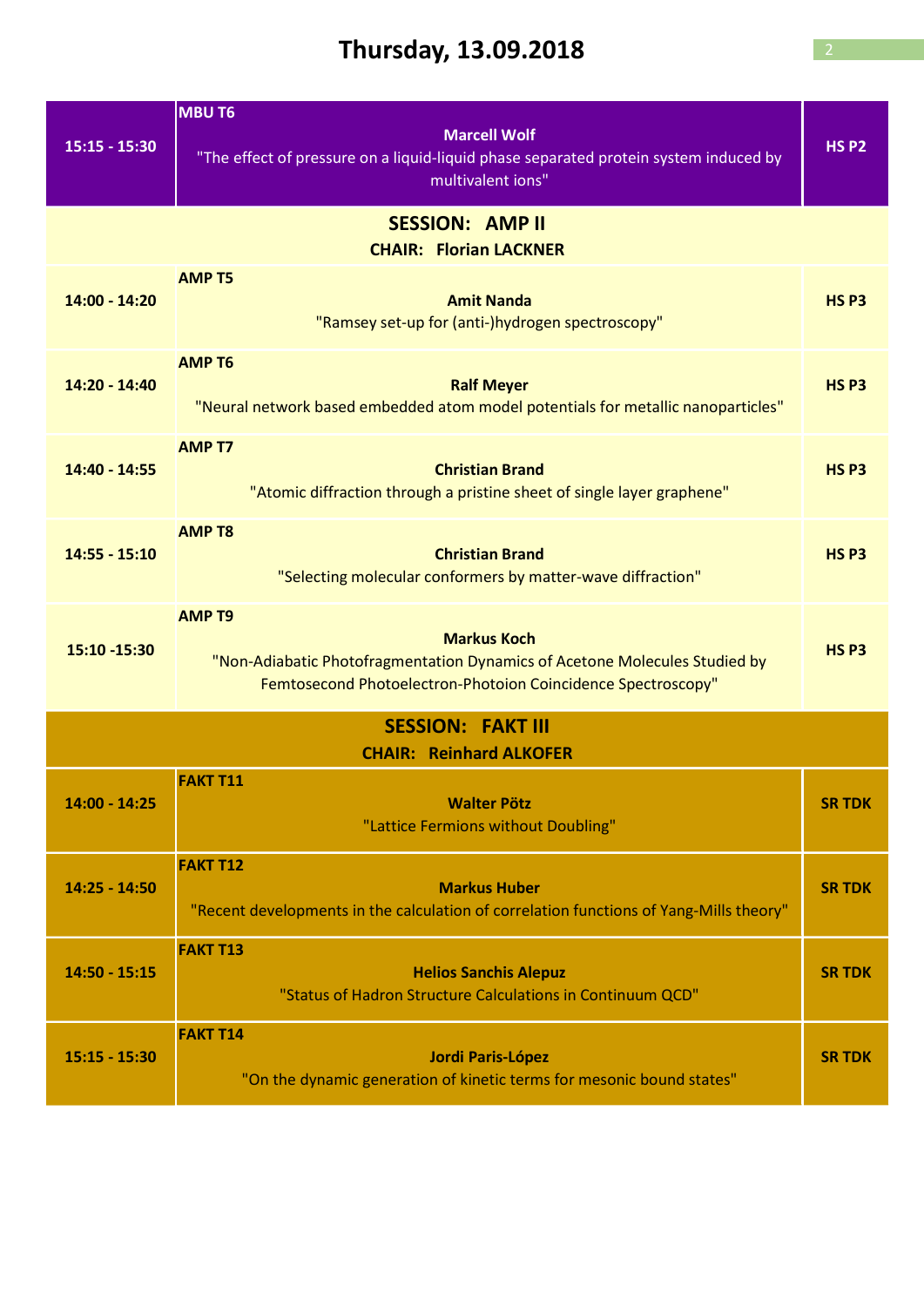## Thursday,  $13.09.2018$

| <b>SESSION:</b><br><b>OGD V</b><br><b>CHAIR: Christian TEICHERT</b> |                                                                                                                                                |                  |
|---------------------------------------------------------------------|------------------------------------------------------------------------------------------------------------------------------------------------|------------------|
| $14:00 - 14:15$                                                     | <b>OGD T22</b><br><b>Grant Simpson</b><br>"Rotation and Translation of a Single Molecular Dipole"                                              | HS BE01          |
| $14:15 - 14:30$                                                     | <b>OGD T23</b><br><b>Anton Tamtögl</b><br>"Corroborating diffusion mechanisms between cryogenic and ambient temperatures"                      | HS BE01          |
| 14:30 - 14:45                                                       | <b>OGD T24</b><br><b>Donato Civita</b><br>"Selective dissociation of intramolecular bonds by STM manipulation"                                 | HS BE01          |
| 14:45 - 15:00                                                       | <b>OGD T25</b><br><b>Michael Györök</b><br>"Aggregation of Metallophilic Molecules on Surfaces"                                                | HS BE01          |
| $15:00 - 15:15$                                                     | <b>OGD T26</b><br><b>Christophe Nacci</b><br>"Reversible Switching of Azobenzene Tetramers Molecules on a Metal Surface"                       | HS BE01          |
| $15:15 - 15:30$                                                     | <b>OGD T27</b><br>Vitalii Stetsovych<br>"Resonant excitation of helicene single molecules by radio-frequency scanning tunneling<br>microscopy" | HS BE01          |
| 15:30 - 16:00                                                       | <b>COFFEE</b>                                                                                                                                  |                  |
|                                                                     | <b>SESSION: AMP III</b><br><b>CHAIR: Markus KOCH</b>                                                                                           |                  |
| $16:00 - 16:20$                                                     | <b>AMP T10</b><br><b>Bernhard Thaler</b><br>"Ultrafast photoexcitation dynamics inside superfluid helium nanodroplets"                         | HS <sub>P3</sub> |
| $16:20 - 16:40$                                                     | <b>AMP T11</b><br><b>Miriam Meyer</b><br>"Coherent vibrational wave packet motion inside superfluid helium nanodroplets"                       | HS <sub>P3</sub> |
| 16:40 - 17:00                                                       | <b>AMP T12</b><br><b>Raphael Holzinger</b><br>"Subradiance in V-type Multi Level Systems"                                                      | HS <sub>P3</sub> |
| 17:00 - 17:20                                                       | <b>AMP T13</b><br><b>Roman Messner</b><br>"Spectroscopy of gold atoms in helium nanodroplets"                                                  | HS <sub>P3</sub> |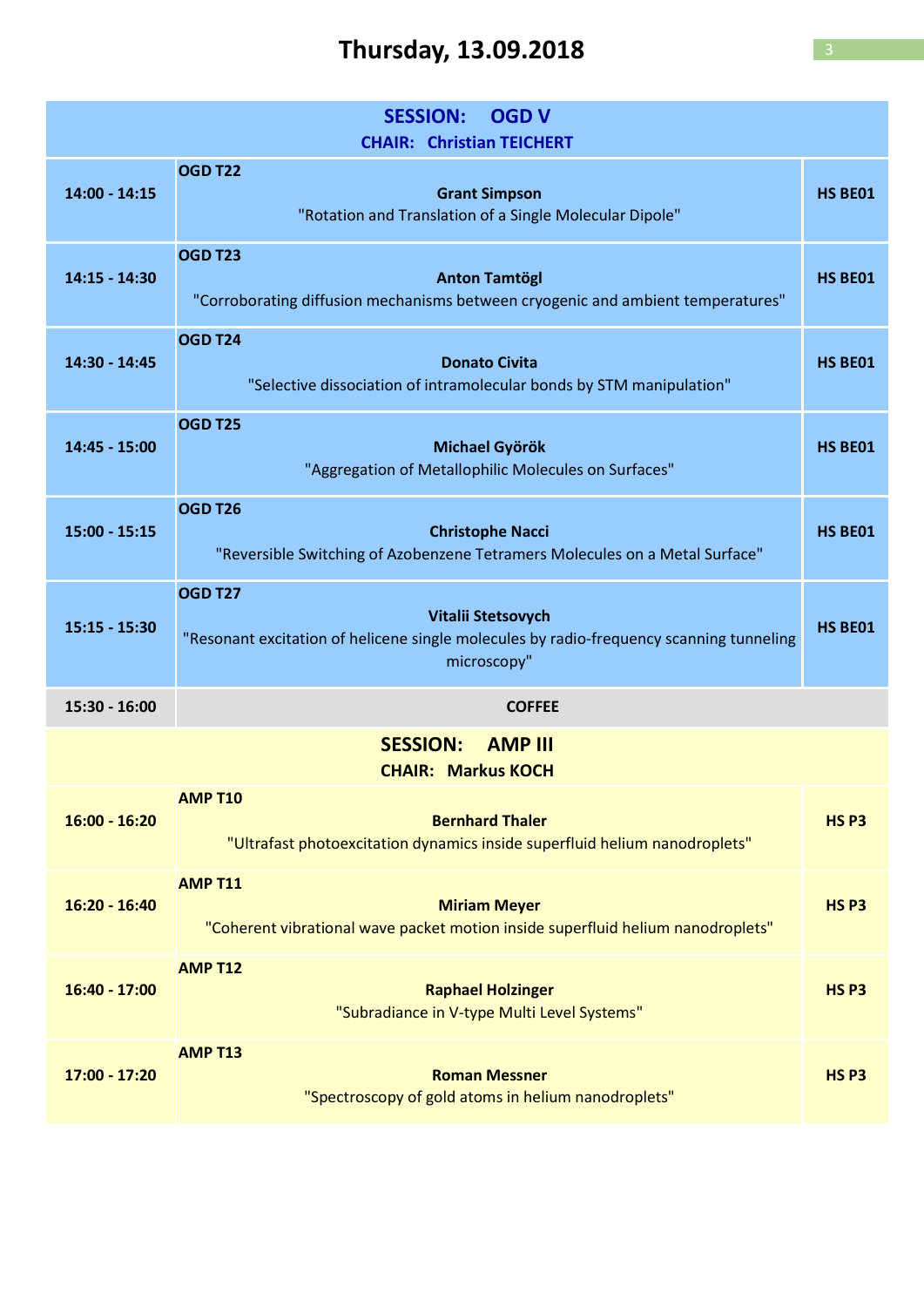## Thursday, 13.09.2018

| <b>SESSION: FAKT IV</b><br><b>CHAIR: Reinhard ALKOFER</b> |                                                                                                                                                                    |               |
|-----------------------------------------------------------|--------------------------------------------------------------------------------------------------------------------------------------------------------------------|---------------|
| $16:00 - 16:15$                                           | <b>FAKT T15</b><br><b>Sebastian Raubitzek</b><br>"The size of the W-boson"                                                                                         | <b>SR TDK</b> |
| $16:15 - 16:30$                                           | <b>FAKT T16</b><br><b>Madeleine Adrien</b><br>"Mesonic bound states in a nearly-conformal gauge theory"                                                            | <b>SR TDK</b> |
| $16:30 - 16:45$                                           | <b>FAKT T17</b><br><b>Wolfgang Kern</b><br>"On the spectral dimensions seen by gluons"                                                                             | <b>SR TDK</b> |
| $16:45 - 17:00$                                           | <b>FAKT T18</b><br><b>Romain Contant</b><br>"On the quark-gluon vertex at nonvanishing temperature"                                                                | <b>SR TDK</b> |
| $17:00 - 17:10$                                           | <b>FAKT T19</b><br><b>Angel Salvador Miramontes Lopez</b><br>"Pionic corrections to the mesons' quark core"                                                        | <b>SR TDK</b> |
| $17:10 - 17:20$                                           | <b>FAKT T20</b><br><b>Bernhard Stöllinger</b><br>"On chiral perturbation theory for composite states"                                                              | <b>SR TDK</b> |
| $17:20 - 17:35$                                           | <b>FAKT T21</b><br><b>Florian Atteneder</b><br>"The charged rotating mass shell and its gyromagnetic ratio in general relativity and<br>modified gravity theories" | <b>SR TDK</b> |
| <b>SESSION: OGD VI</b><br><b>CHAIR: Christophe NACCI</b>  |                                                                                                                                                                    |               |
| $16:00 - 16:30$                                           | OGD T28<br><b>Markus Valtiner</b><br>"Molecularly confined aqueous ionic liquid solutions"                                                                         | HS BE01       |
| 16:30 - 16:45                                             | <b>OGD T29</b><br><b>Fabian Muralter</b><br>"Tunable Swelling Behavior of Hydrogel Thin Films deposited by initiated Chemical Vapor<br>Deposition"                 | HS BE01       |
| $16:45 - 17:00$                                           | <b>OGD T30</b><br><b>Oliver Werzer</b><br>"Finding new drug polymorphs within thin films"                                                                          | HS BE01       |
| $17:00 - 17:15$                                           | <b>OGD T31</b><br><b>Roland Resel</b><br>"Crystallisation of dioctyloxy-benzthiophene within thin films: a layer-by-layer growth<br>mode"                          | HS BE01       |